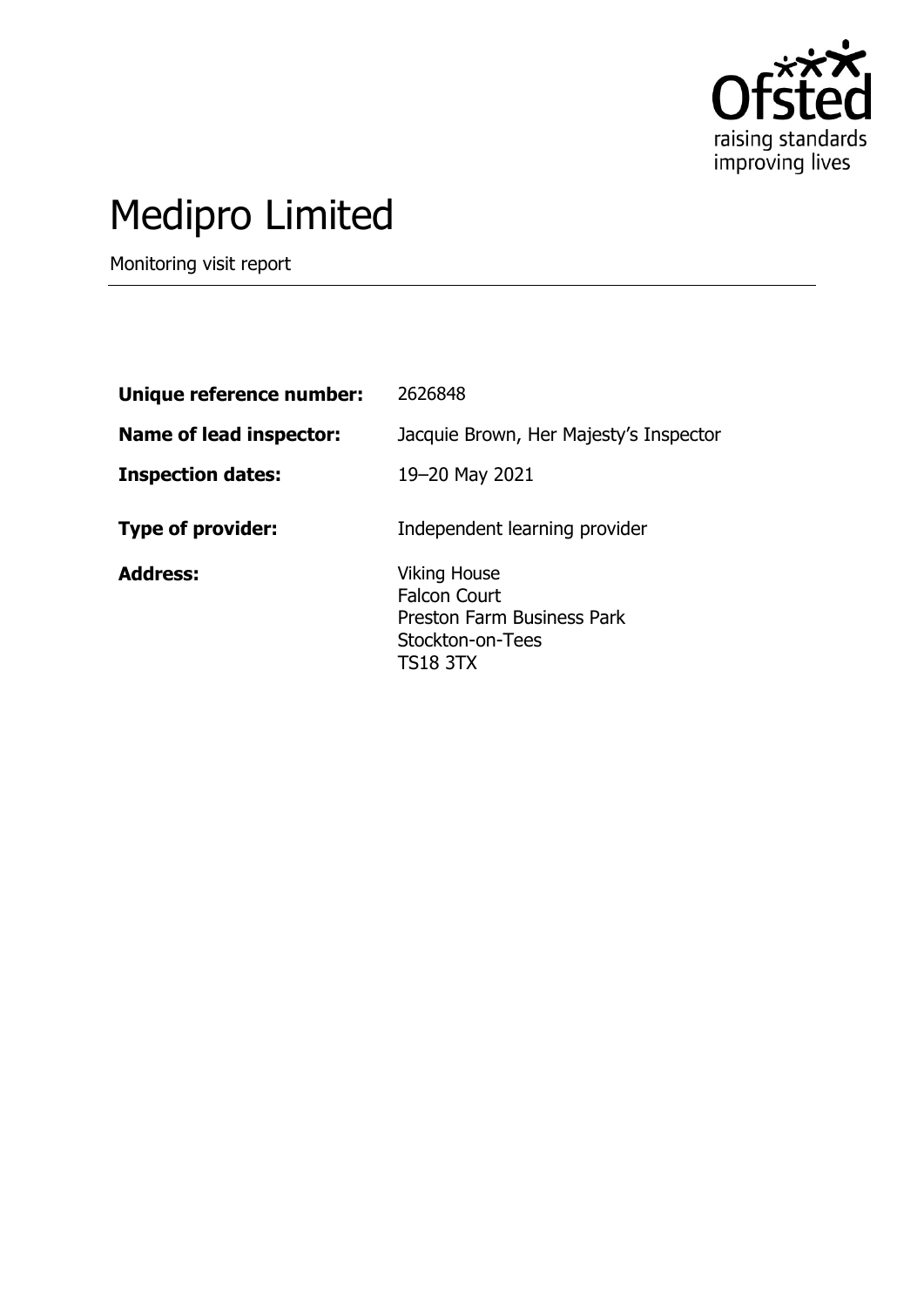

## **Monitoring visit: main findings**

## **Context and focus of visit**

From October 2018, Ofsted undertook to carry out monitoring visits to all newly directly funded providers of apprenticeship training provision which began to be funded from April 2017 or after by ESFA and/or the apprenticeship levy. This monitoring visit was undertaken as part of those arrangements and as outlined in the Further education and skills inspection handbook, especially the sections entitled 'Monitoring visits' and 'Monitoring visits to providers that are newly directly publicly funded'. The focus of these visits is on the themes set out below.

Medipro Limited is an independent learning provider based in Stockton-on-Tees. It provides training to apprentices in the north east, Bristol and the east of England. The provider first received funding to deliver apprenticeships in April 2020, and it currently has 118 apprentices enrolled on programmes. There are 61 apprentices on the level 3 ambulance support worker standard and 57 apprentices on the level 4 associate ambulance practitioner standard. Most apprentices are over 19 years of age.

The impact of COVID-19 (coronavirus) has been taken into account in the findings and progress judgements below.

### **Themes**

#### **How much progress have leaders made in ensuring that the provider is meeting all the requirements of successful apprenticeship provision?**

**Reasonable progress**

Leaders work closely with employers to develop a curriculum that enables apprentices to develop the knowledge, skills and behaviours that they need to be successful in the workplace. They adapt the curriculum in response to requests from employers to meet their specific needs. For example, apprentices in the east of England need to learn how to read and understand a 12-lead electrocardiogram, so leaders include this in the curriculum.

Leaders provide high-quality training facilities for apprentices at the training centre in Stockton-on-Tees. Apprentices have access to outdoor spaces that simulate road traffic accidents, working at height and dealing with external risks such as electrical supplies and working in confined spaces. However, apprentices do not have access to these facilities at training centres in other regions.

Leaders ensure that the programmes they deliver meet the principles and requirements of an apprenticeship. They work closely with employers to make sure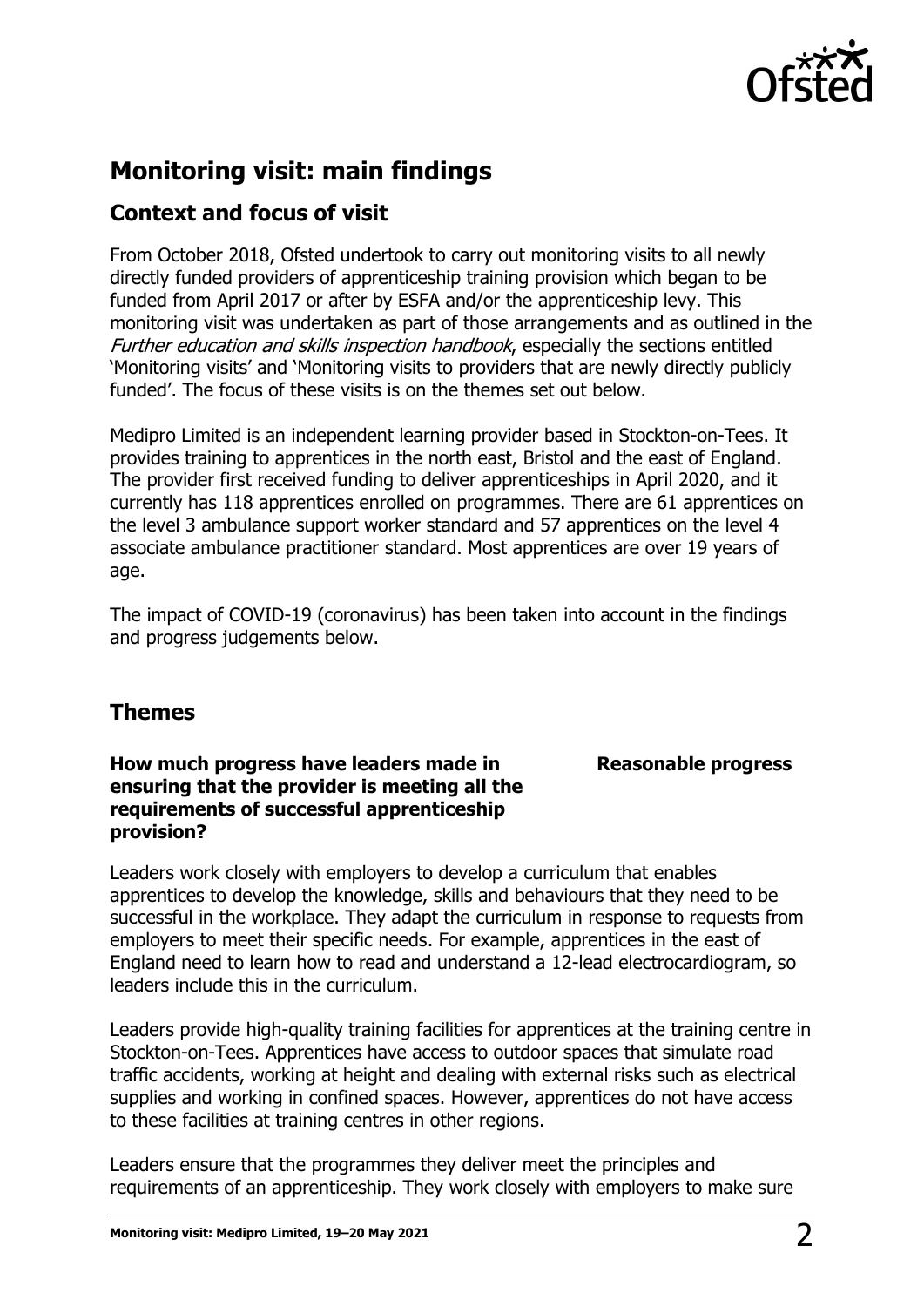

that apprentices are on the right course and benefit from high-quality, off-the-job training.

Leaders ensure that end-point assessments are in place and that apprentices are aware of the requirements. Apprentices practise professional discussions in the workplace and spend time at the training centre preparing for end-point assessment. However, a few apprentices are not aware of the possible grades of pass, merit and distinction that they can achieve.

Leaders monitor the progress of apprentices effectively. They hold regular meetings to discuss the progress of each apprentice and ensure that tutors provide extra oneto-one sessions for apprentices who are at risk of falling behind.

Leaders have effective processes in place to monitor the quality of the training for apprentices. They complete observations of training and use this information to identify accurately the areas for improvement. They have implemented a number of improvement measures, such as delivering training on providing useful feedback, but it is too early to see the impact.

Leaders manage the subcontractor that they work with effectively. They communicate frequently with managers at the subcontractor and review the quality of the training and assessment that apprentices receive.

#### **What progress have leaders and managers made in ensuring that apprentices benefit from highquality training that leads to positive outcomes for apprentices? Reasonable progress**

Tutors plan and deliver the curriculum in a logical order to build on apprentices' existing knowledge and skills. Apprentices learn about anatomy and physiology, and then apply this knowledge in practical situations. For example, they identify where there is an internal bleed when considering placenta abruption by taking blood pressure and checking to see if the stomach is solid.

Tutors are well qualified and have significant vocational experience which they use well to support apprentices to develop substantial new knowledge, skills and behaviours. Apprentices describe the knowledge that they have gained about dealing with emergency situations, and they demonstrate their ability to deal with someone suffering cardiac arrest in a simulated situation.

Tutors use questioning effectively to check apprentices' understanding. For example, they check that apprentices can recall the volume of oxygen that might be required when a patient presents with eclampsia.

Tutors provide helpful feedback to apprentices which helps to improve the standard of their work. However, in a few cases the feedback focuses too much on the completion of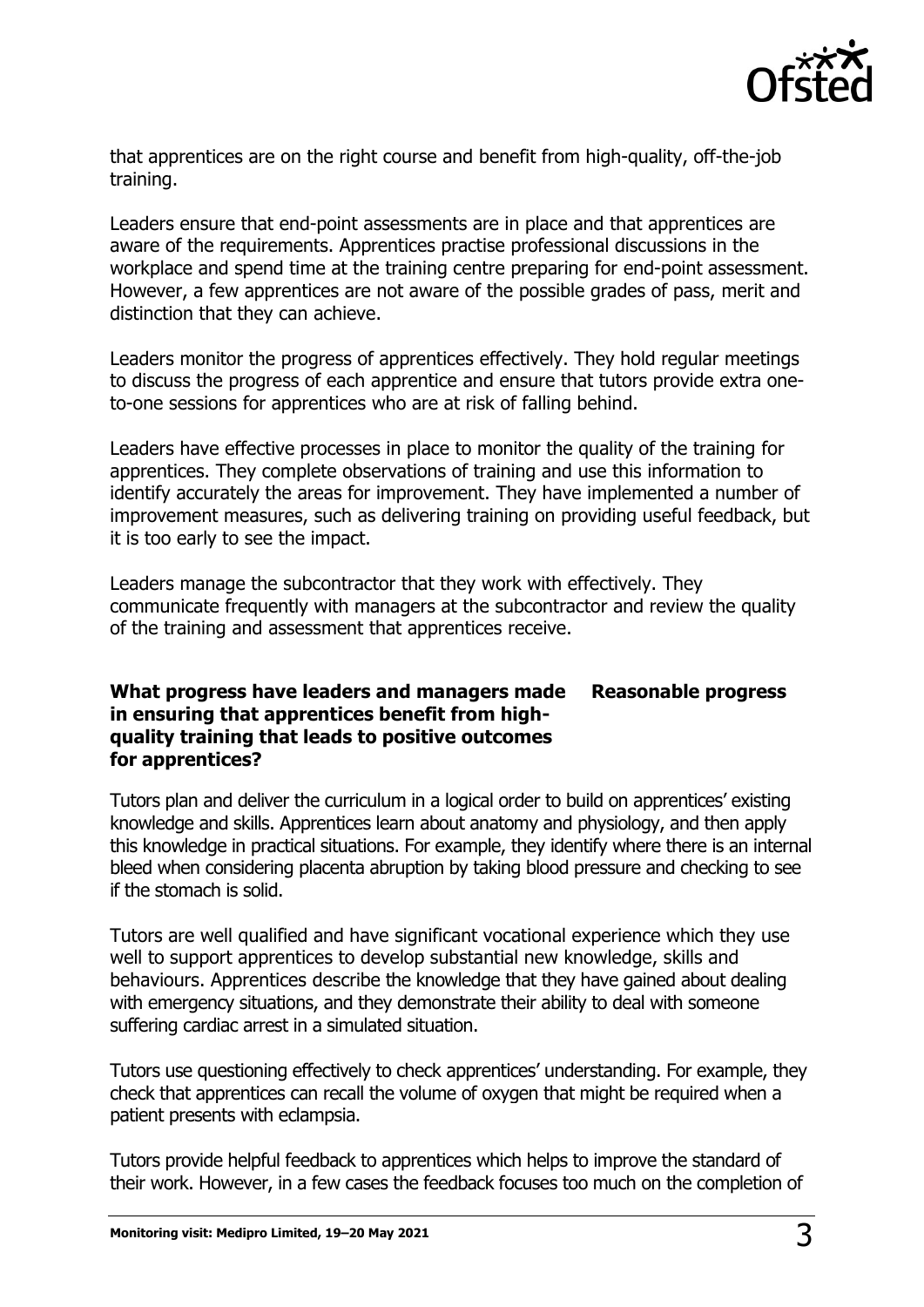

tasks and qualification units and not sufficiently on the development of the knowledge and skills that apprentices need to complete those tasks.

Tutors provide useful advice to apprentices on their next steps. Apprentices are aware of possible career opportunities. They know how they can become a paramedic by progressing on to a higher-level apprenticeship or by enrolling on a degree course.

The small number of apprentices who need to complete functional skills qualifications have made slower than expected progress. They have had to do extra shifts at work due to the pandemic so have not been able to attend functional skills sessions. Tutors provide helpful support during vocational lessons to develop apprentices' English and mathematics skills.

In a few instances, tutors do not plan sufficient time for apprentices to recap on their learning. Initial training is intensive and there is limited time for apprentices to identify and address gaps in their knowledge. As a result, a few apprentices spend additional hours at home revising aspects of the training that they struggle with.

#### **How much progress have leaders and managers made in ensuring that effective safeguarding arrangements are in place? Reasonable progress**

Leaders ensure that there are useful policies and procedures in place to help keep apprentices safe. The safe recruitment policy ensures that staff are recruited who are appropriate to work with apprentices. The designated safeguarding lead has carried out relevant training to enable her to be effective in her role.

Tutors provide useful training and information to apprentices on safeguarding. Apprentices are clear about reporting processes, both during their training and when at work.

Tutors use opportunities to reinforce safeguarding theory in the context of apprentices' job roles. For example, they revisit the subject of female genital mutilation during training on childbirth, as apprentices may need this understanding when supporting paramedics with childbirth.

Leaders have an appropriate 'Prevent' duty risk assessment and action plan in place. They have identified that most apprentices are not aware of local issues and how this might impact on them in the workplace and the community in which they live. They have begun to take action to raise apprentices' awareness, but it is too soon to see the impact.